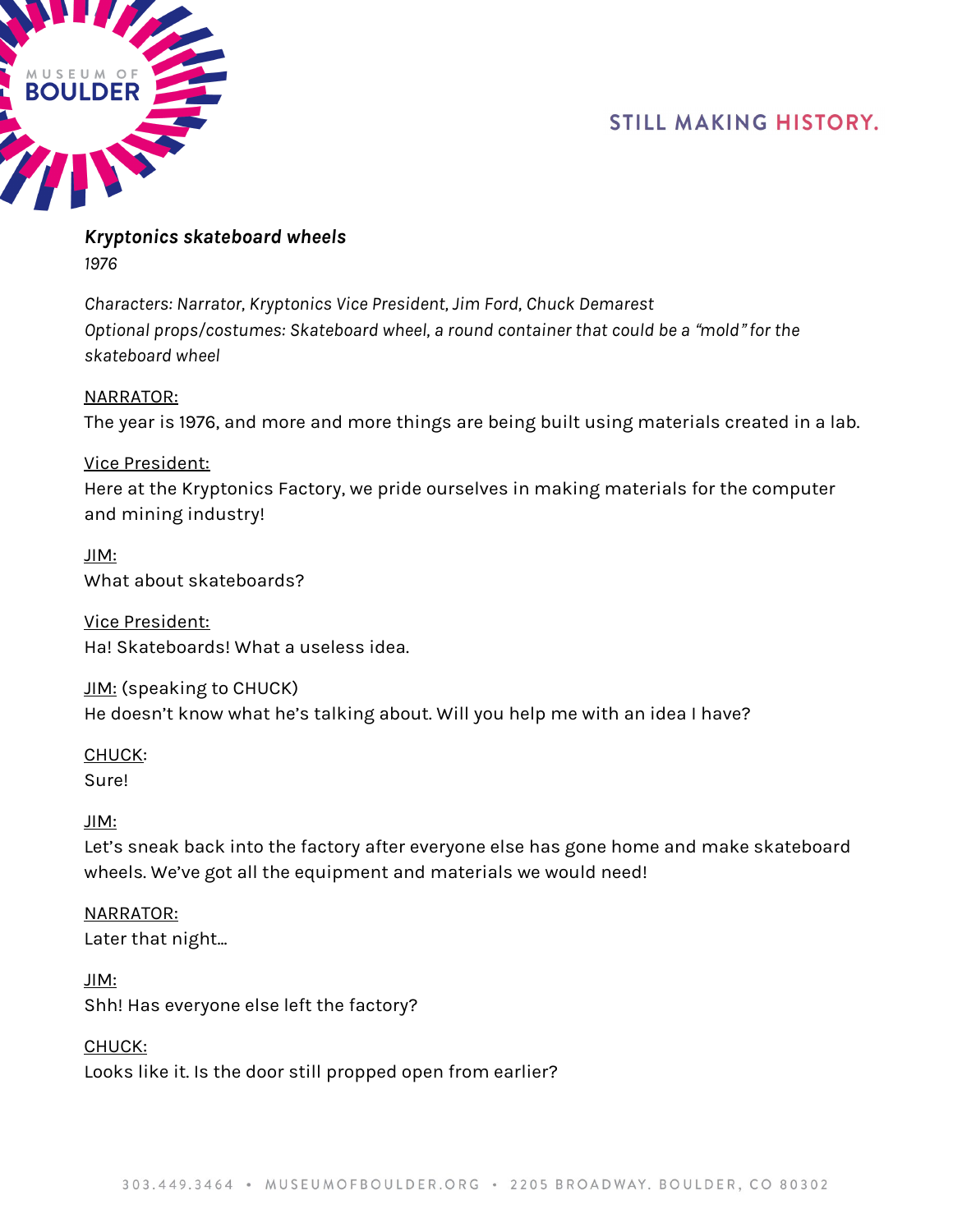

JIM: Yeah, come on!

CHUCK:

Okay, I'll work on the material, and you can mold it.

## NARRATOR: (speaking as they work)

The Kryptonics factory had been using a special material to create parts for computers and mining equipment, but Jim and Chuck thought it could make the perfect skateboard wheel. Over several weeks, they would sneak into the factory at night and experiment with different mixes, until...

JIM: Look at it! It can't be right - it's too soft and bouncy.

CHUCK: Should we try it? Or just throw it away?

JIM: Might as well give it a shot, I guess.

(He rolls the wheel)

JIM and CHUCK speaking over each other: Did you see that? How far it went? We've never had one go that far before! That was crazy!

JIM:

Chuck, I think we've changed skateboarding forever.

#### NARRATOR:

This new wheel went way farther and faster than any other wheel before it. It also didn't get scratched easily and wasn't affected by extreme cold or heat. It may seem odd to have skateboard wheels from the 1970s on display in a museum, but they represent a big change in technology and in skateboarding--all made right here in Boulder.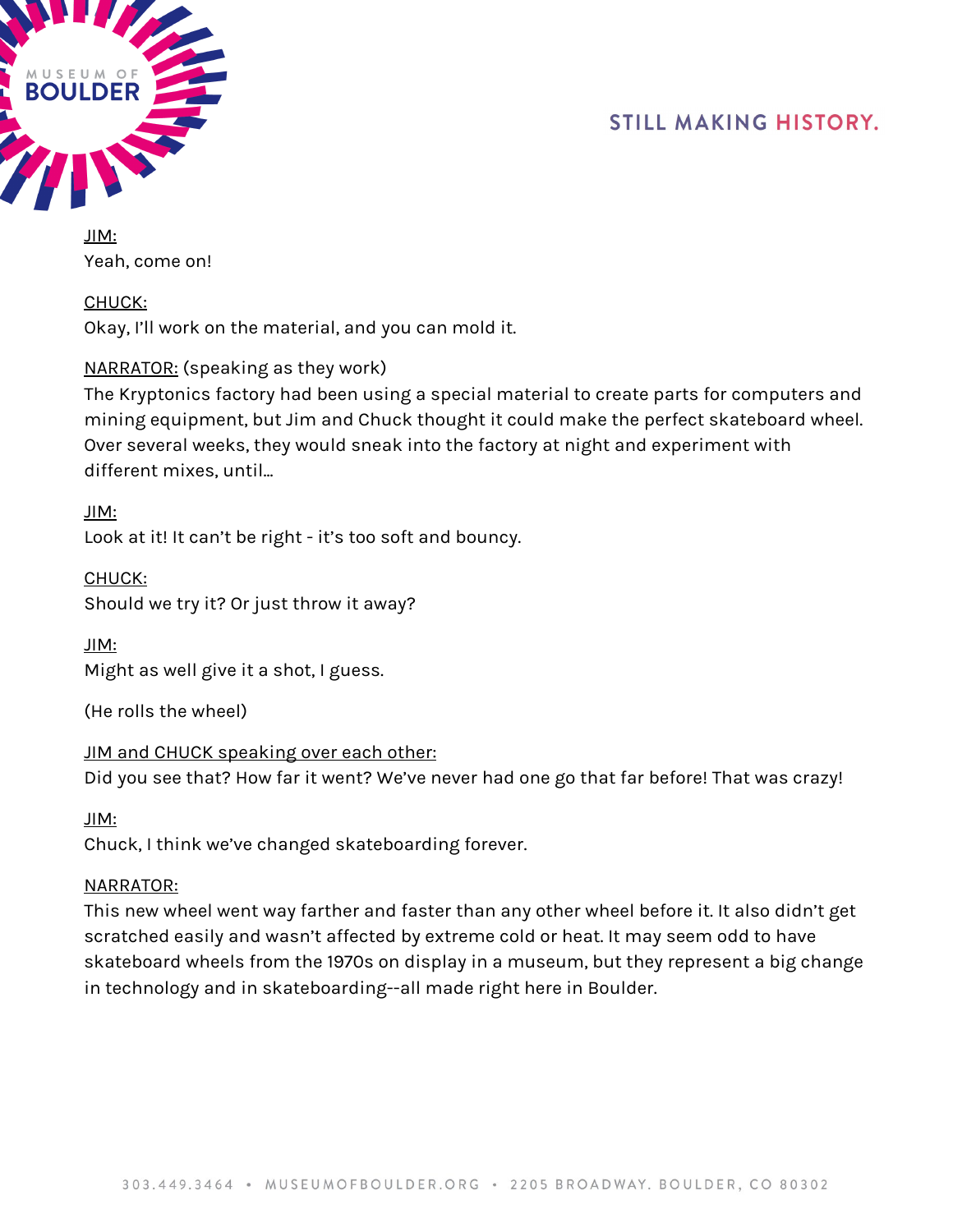

## *Studebaker Carriage*

*C. 1890s*

*Characters: Narrator, Mr. Clyncke, Clyncke Kid, Mrs. Clyncke (pronounced Clink-ee). Optional: two horses*

*Optional props/costumes: Costumes for each character, chairs to make a* "*carriage*"

## NARRATOR:

Before cars were invented, people had to figure out other ways to get around. Owning a carriage and the horses to pull it was expensive, but some wealthy people were able to afford it. The Clyncke family in Boulder was one of these families.

## MR. CLYNCKE:

Alright everyone, we're going to Pearl Street! Everyone get into the carriage.

KID: How long is it gonna take, Dad?

#### NARRATOR:

The Clynckes lived on South Boulder Road. Today in a car, it would take about fifteen minutes to get from their homestead to downtown Boulder. In the late 1890s though...

MRS. CLYNCKE: We'll be there in a little over an hour.

KID: Ughhhhh

MR. CLYNCKE: Don't complain--be grateful we even have a carriage. It's better than walking!

(They pretend to ride in the carriage)

MR. CLYNCKE: Whoa! We're here!

MRS. CLYNCKE: Where can we park?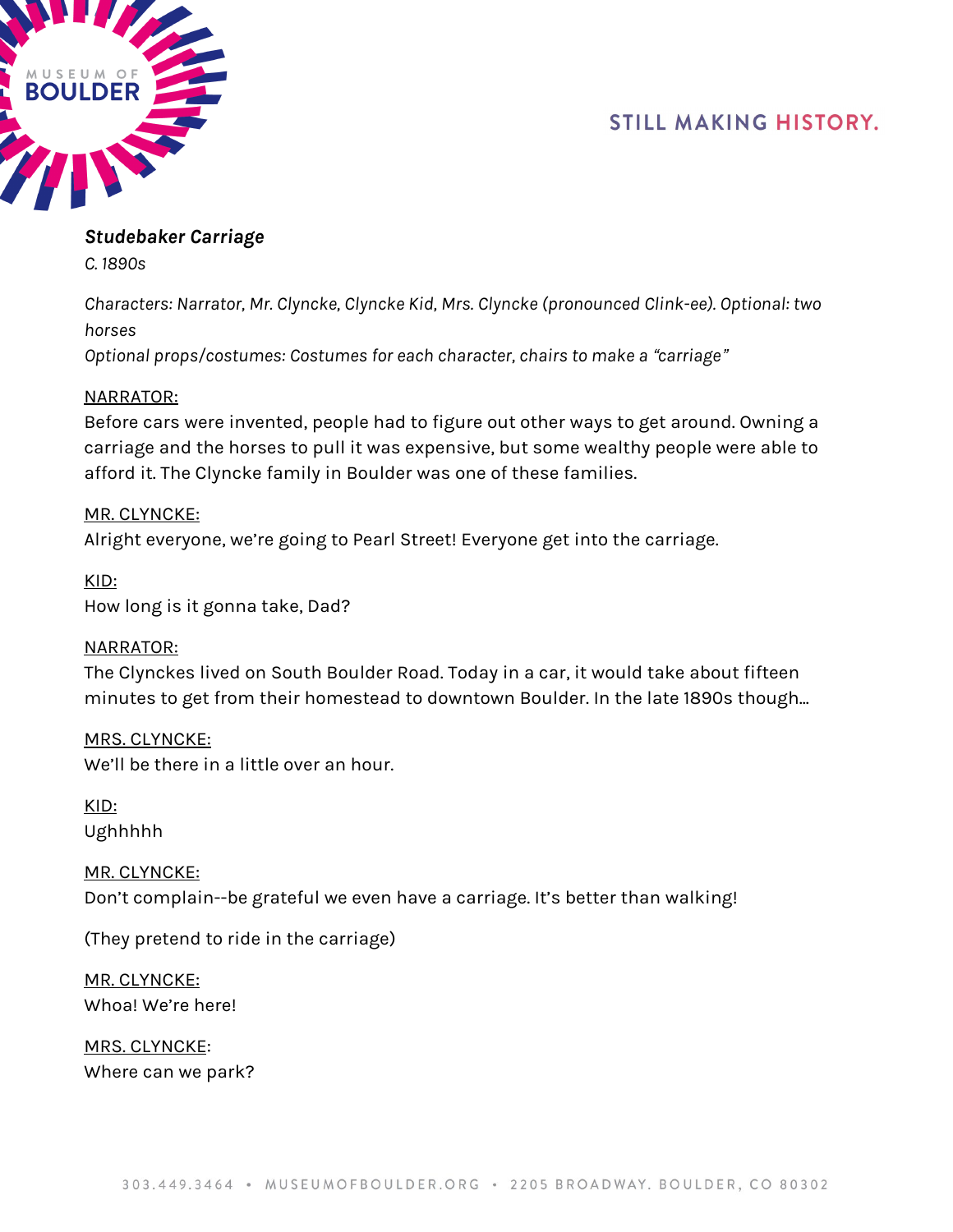



#### MR. CLYNCKE:

They just opened a new corral off 15th Street where we can leave our horses and carriage while we do our business.

KID: Yuck, it smells!

#### MR. CLYNCKE:

Well, there are a lot more horses here in the city, which means there's a lot more horse manure!

#### NARRATOR:

Not only did the horse manure smell, it also spread diseases. Cities were very unsanitary while horses and carriages were in use. This is one reason cars became more popular, and by the 1920s, almost no one was using a horse and carriage to get around.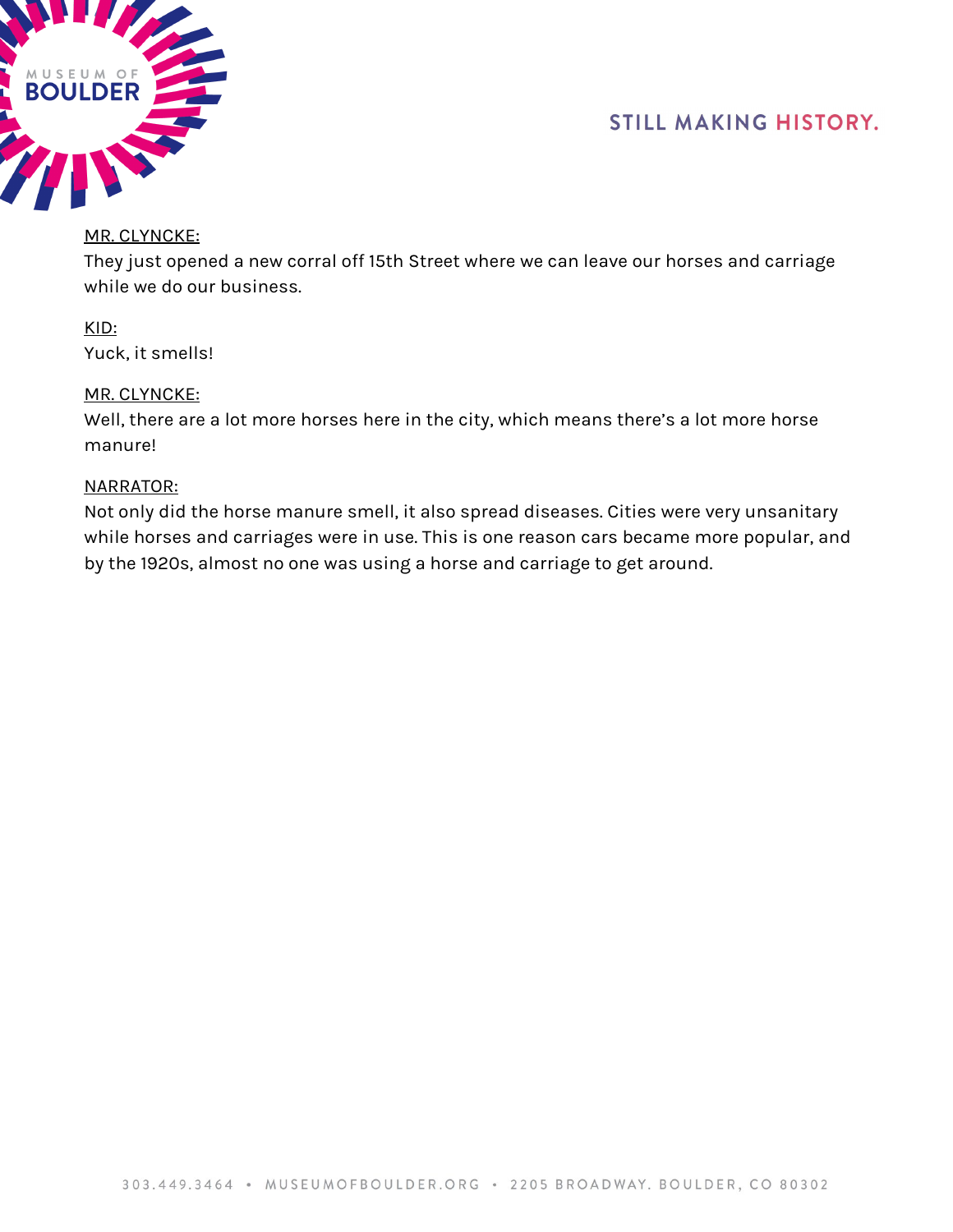



## *Baby Poser C. 1900*

*Characters: Narrator, Mother, Photographer, Mother 2, Photographer 2, Mother 3, Photographer 3* Optional props/costumes: A camera, a baby doll, a doll stand, a blanket or curtain to use as a backdrop

Narrator: Long ago

## Photographer:

Come on in. This must be the charming new baby girl we'll be photographing! Oh, she's lovely, what's her name?

Mother: This is Delma.

## Photographer:

Well hello Delma. You are such a lucky girl! You're going to have a photograph of yourself!

#### Mother:

What an age we live in! Technology is amazing, isn't it? Can you imagine! An actual photograph of our baby girl! Delma, I hope you keep this photograph forever and your grandchildren's grandchildren can look at it in the future and learn about you.

#### Photographer:

Please stand behind this curtain and hold Delma up and hide your hands so we don't see them in the photograph.

Mother:

Like this?

Photographer: No, I can see your hands, can you move them back?

Mother:

Like this? Oh no, she fell over!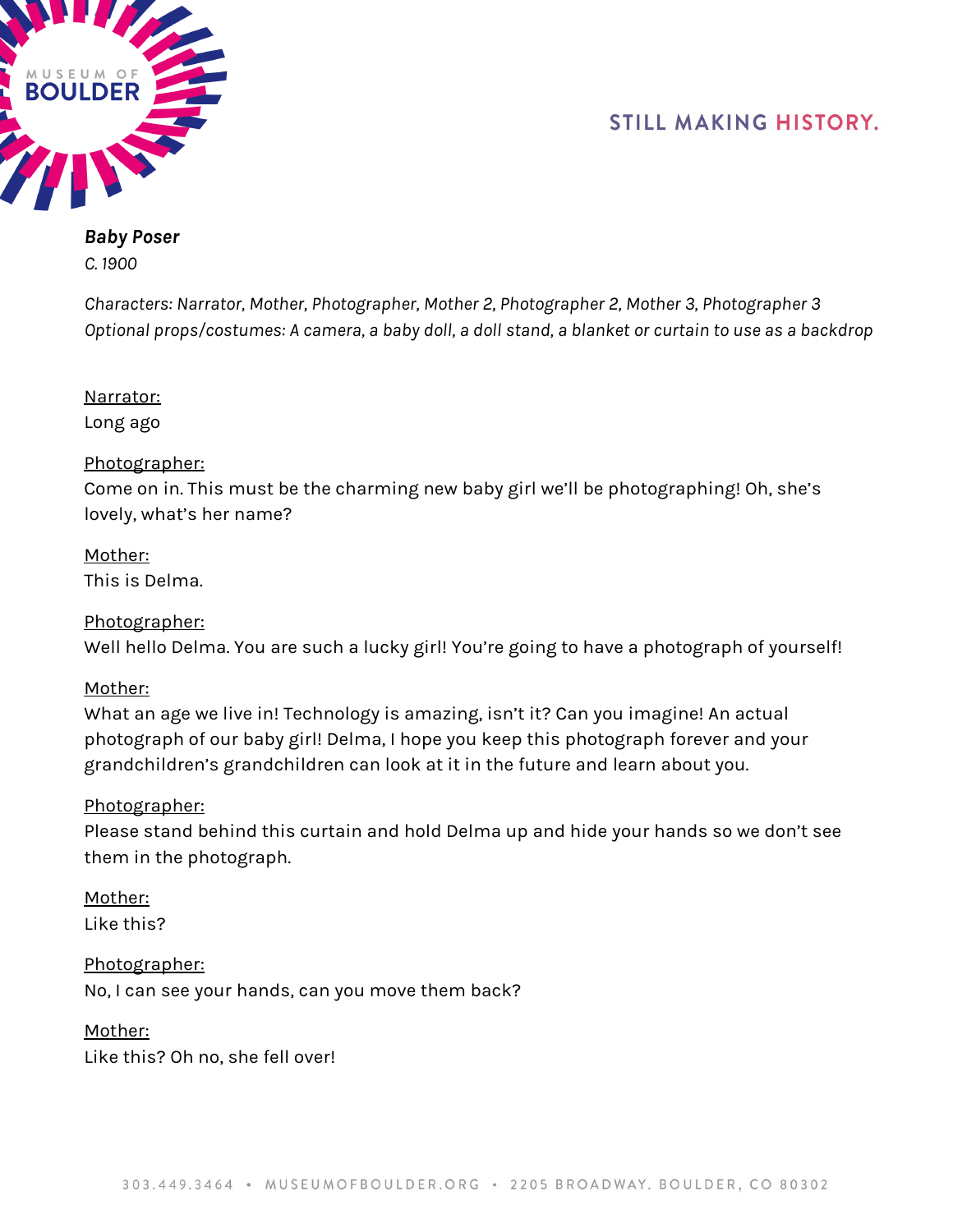

Photographer: Oh, maybe hide your hands in the folds of her dress? Wonderful. Say cheese!

Mother: Um, she is a baby, she can't talk.

Narrator: Many years later

Mother 2: Hello, are you ready for our photo shoot yet?

Photographer 2: Oh yes, welcome, come on in. This must be the charming new baby boy we'll be photographing! Oh, he's lovely, what's his name?

Mother 2: This is Rhett.

Photographer 2: Wonderful. We'll place him in the baby poser for the shoot, like this. Ready? Say cheese!

Narrator: Today

Mother 3: Hello, are you ready for our photo shoot yet?

Photographer 3:

Oh yes, welcome, come on in. This must be the charming new baby we'll be photographing! Oh, you're lovely, what's your name?

Mother 3: This is Meridian.

Photographer 3: So great to meet you. Let's just lay you down in this soft pillow here for a photo. Say cheese!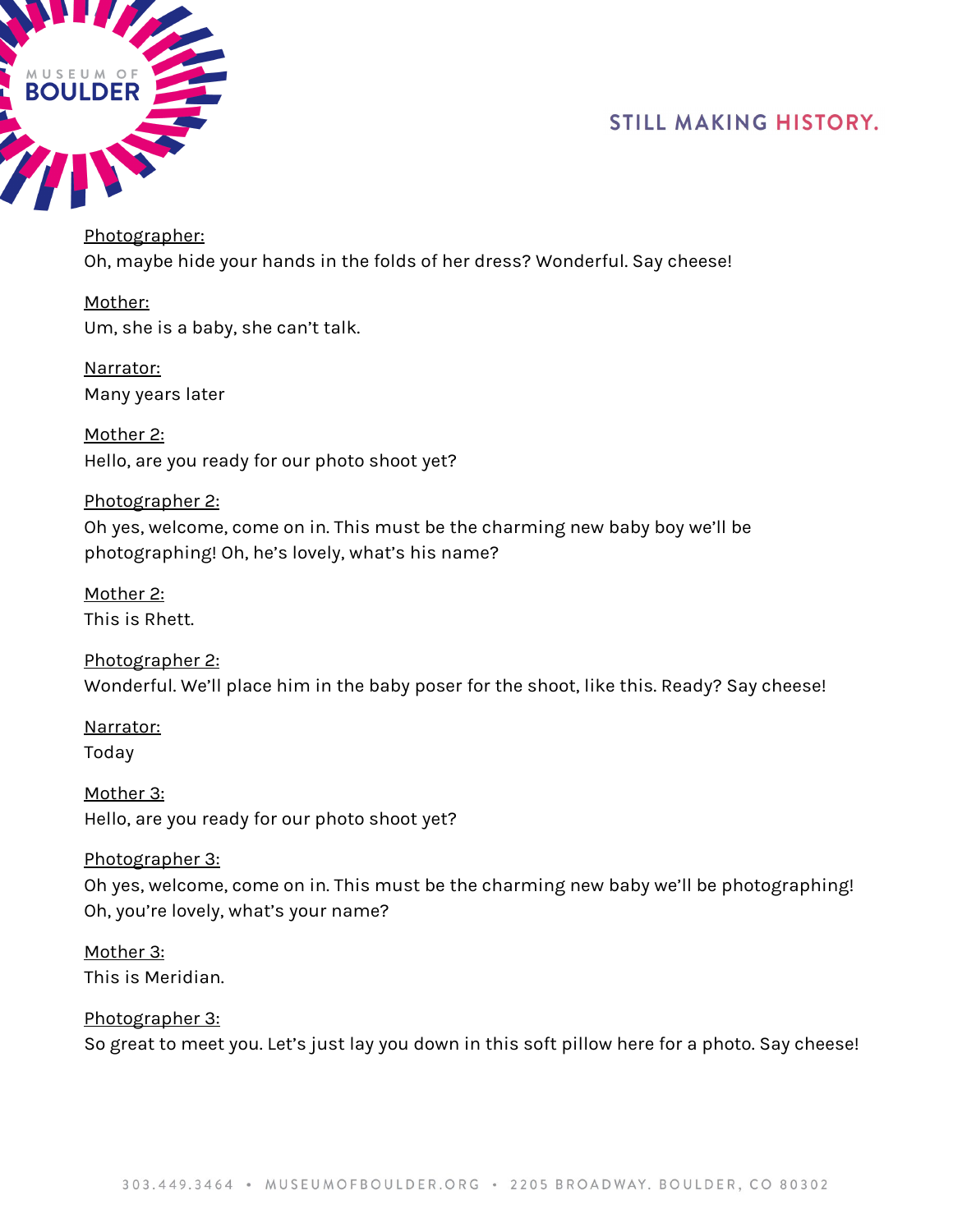

## Narrator:

This Baby Poser shows us that photography was different in the past and people had different beliefs about how pictures should look.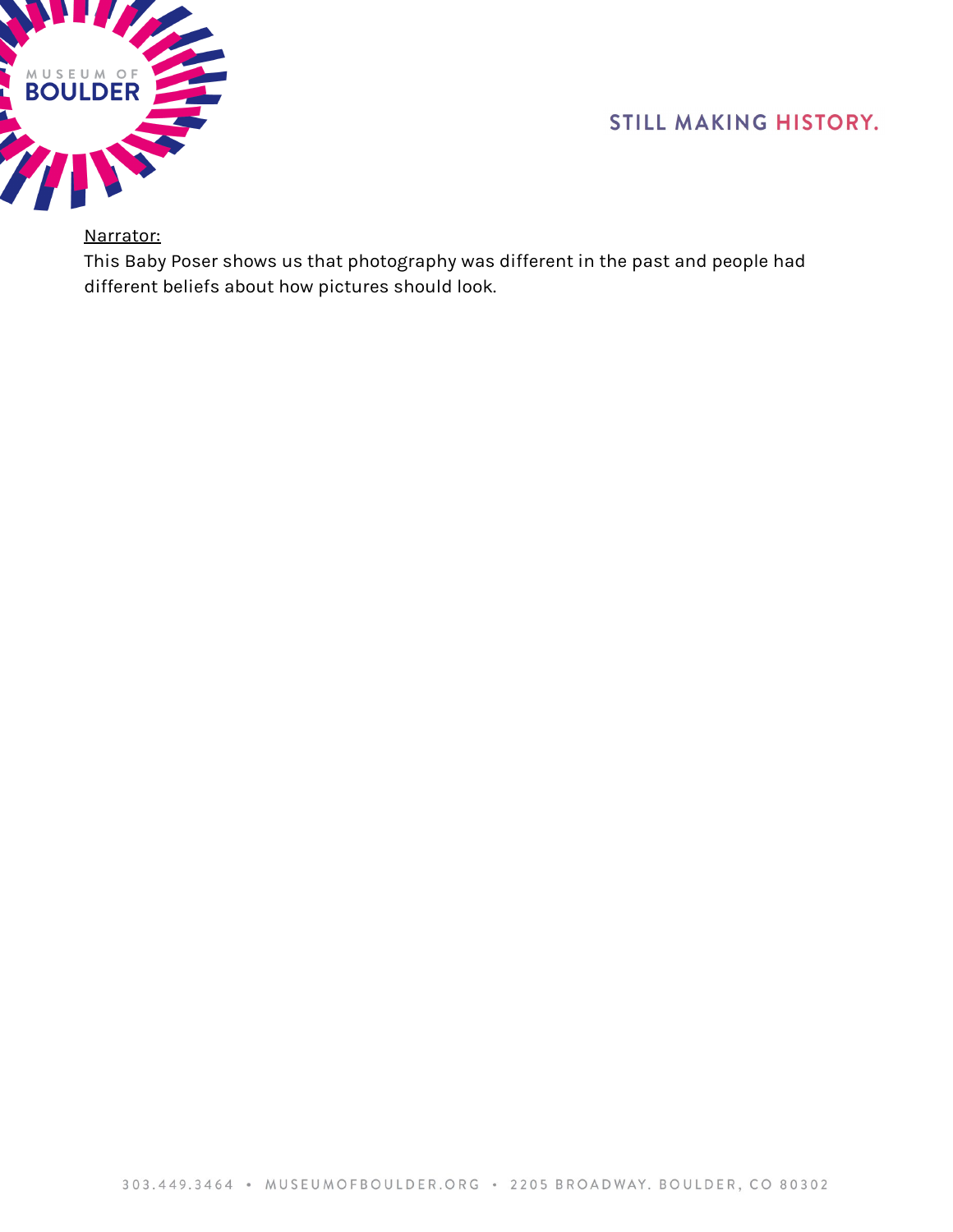

## *Indian Land Cessions Map 1896*

*Characters: Student, Parent, Older sibling Optional props/costumes: A large book, a print out of the map (provided)*

## Student:

In school the teacher said that Native Americans used to live here. What happened to them?

## Parent:

You know, that's a good question. I don't know a lot about it. Can we do some research together and find out?

## Student:

Sure!

## Parent:

This book has information and maps. Let's look at it together. It says that many different tribes of Native Americans lived in Colorado, including in Boulder (Map 1). There were lots of arguments about the land between Native Americans and the new settlers all over the country. So leaders got together and divided up the land (Map 2).

## Older sibling:

I've seen this map in school. It's a map of Colorado showing land that belonged to Cheyenne and Arapaho tribes. People from the US Government got together with people from Cheyenne and Arapaho governments and signed an agreement that made this part of Colorado, Wyoming, Nebraska and Kansas the property of the Cheyenne and Arapaho tribes.

## Student:

How much of Colorado is that?

## Parent:

One quarter of Colorado, including Boulder.

## Student:

And what does the green part mean?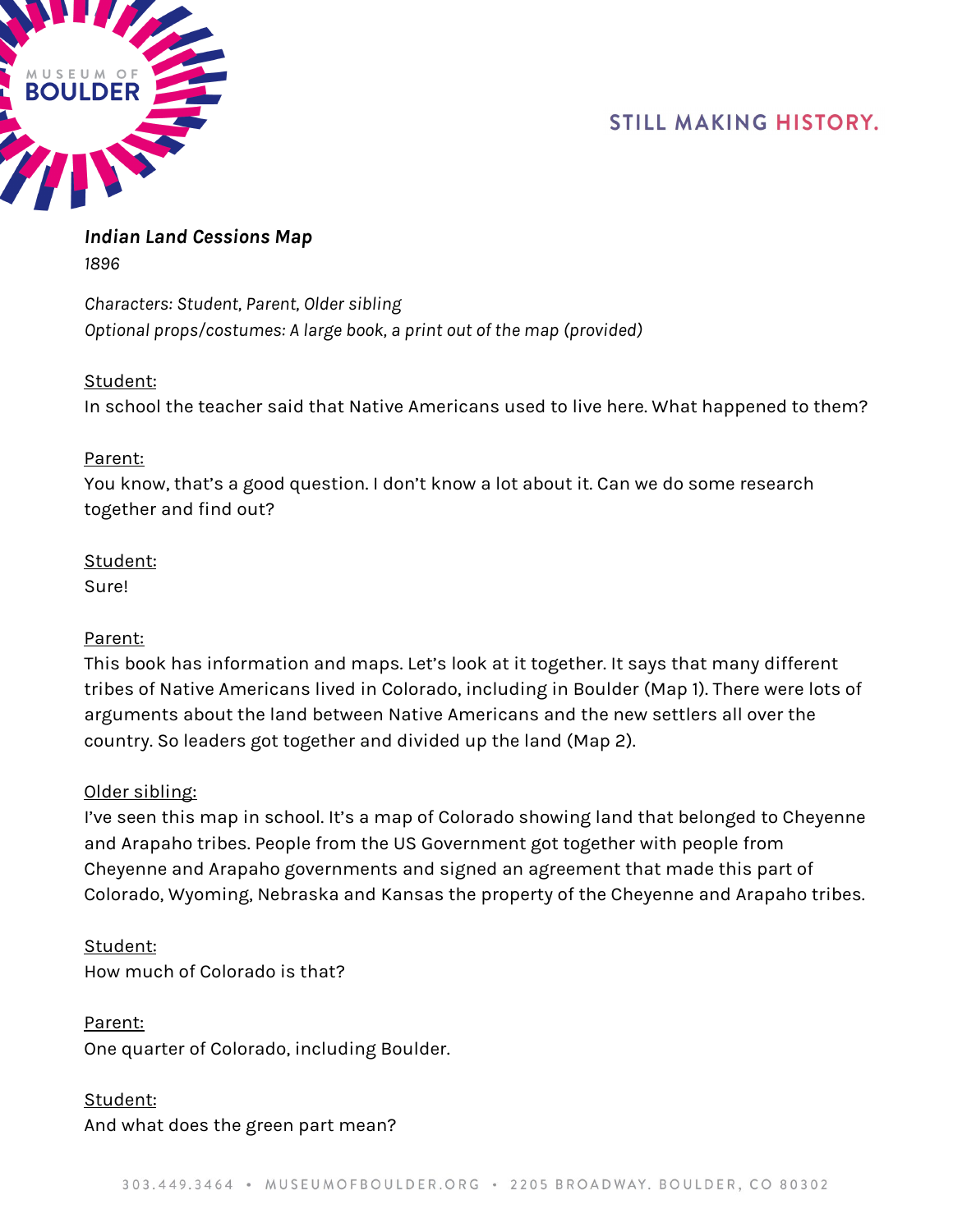



#### Parent:

That agreement was quickly broken. So they had to sign another agreement. This green part was all the land they had left (Map 3).

# Student:

So that's still their land?

## Parent:

No, that agreement was also broken. The US Government made the Cheyenne and Arapaho people move onto reservations.

## Student:

Like you make a reservation at a restaurant?

#### Parent:

A different kind of reservation. Land that has been put aside for Native American Nations to live on where they have their own governments and laws. But they didn't choose to be there.

Student: So there are no Arapaho people in Boulder anymore?

#### Parent:

Of course there are Arapaho people in Boulder today! But most of them had to move here again after their families got relocated to reservations.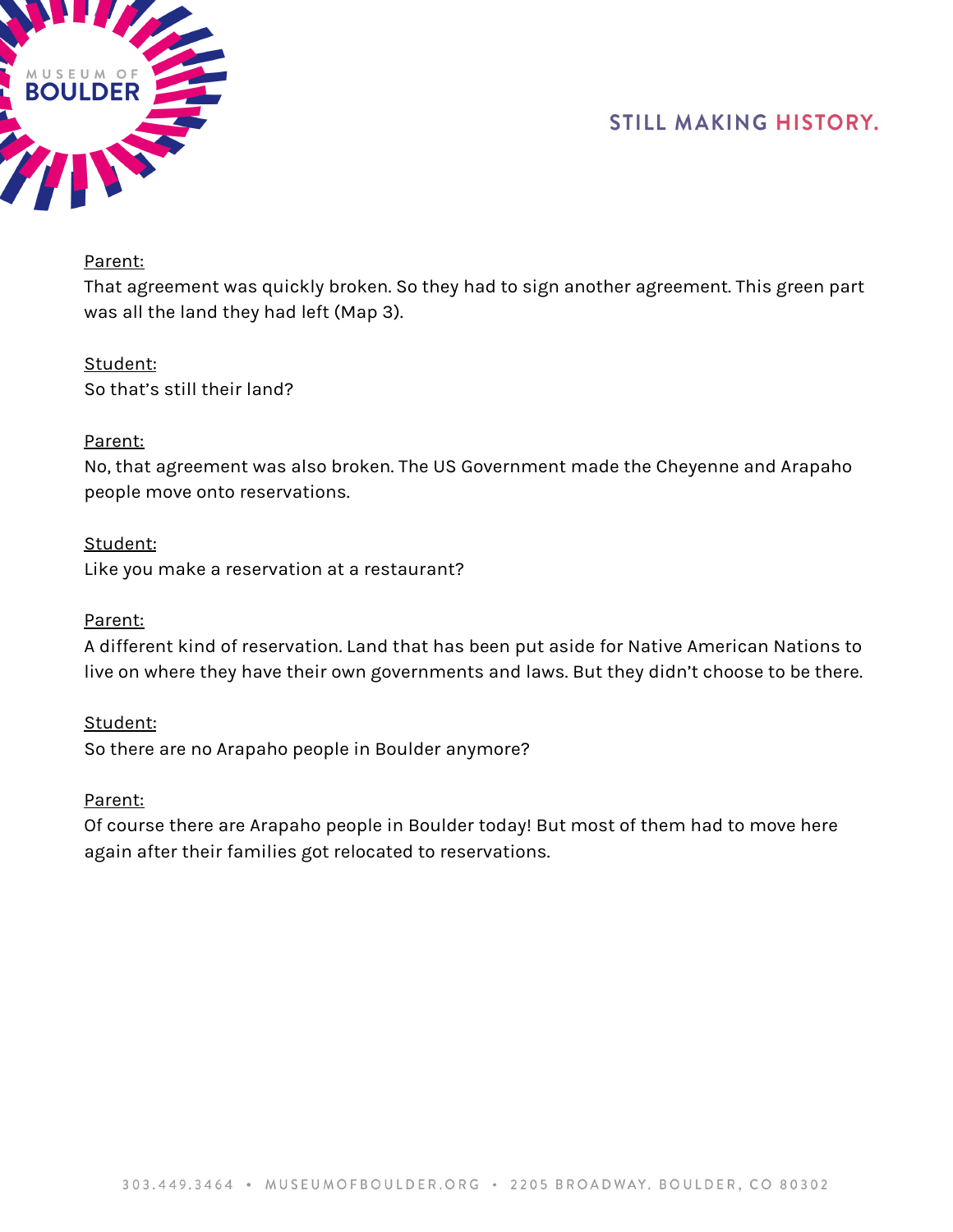

#### *Colorado flag C. 1920*

*Characters: Friend 1, Friend 2, Friend 3, Friend 4, Friend 5 Optional props/costumes: Print out of original Colorado flag (provided), pieces of paper or fabric in red, white, blue, and yellow, or a print out of the current Colorado flag (provided)*

Friend 1: What's that?

Friend 2: It's the brand new Colorado flag!

Friend 1: What? That doesn't say Colorado to me, and it's way too complicated. I don't like it.

Friend 2: Well, if you don't like it, you shouldn't complain about it unless you're gonna come up with a better one.

Friend 1: I think I will. Do you want to help me?

Friend 2: Sure. We should go outside and get some inspiration by looking at Colorado!

Friend 1: Wow, it's bright out here. I can hardly see with the sun in my eyes!

Friend 2:

That's it, you're brilliant! The yearlong sunshine is one of the things that makes Colorado unique. We should put a golden circle on our flag to represent the sun!

Friend 1:

And we should add blue to represent the blue skies!